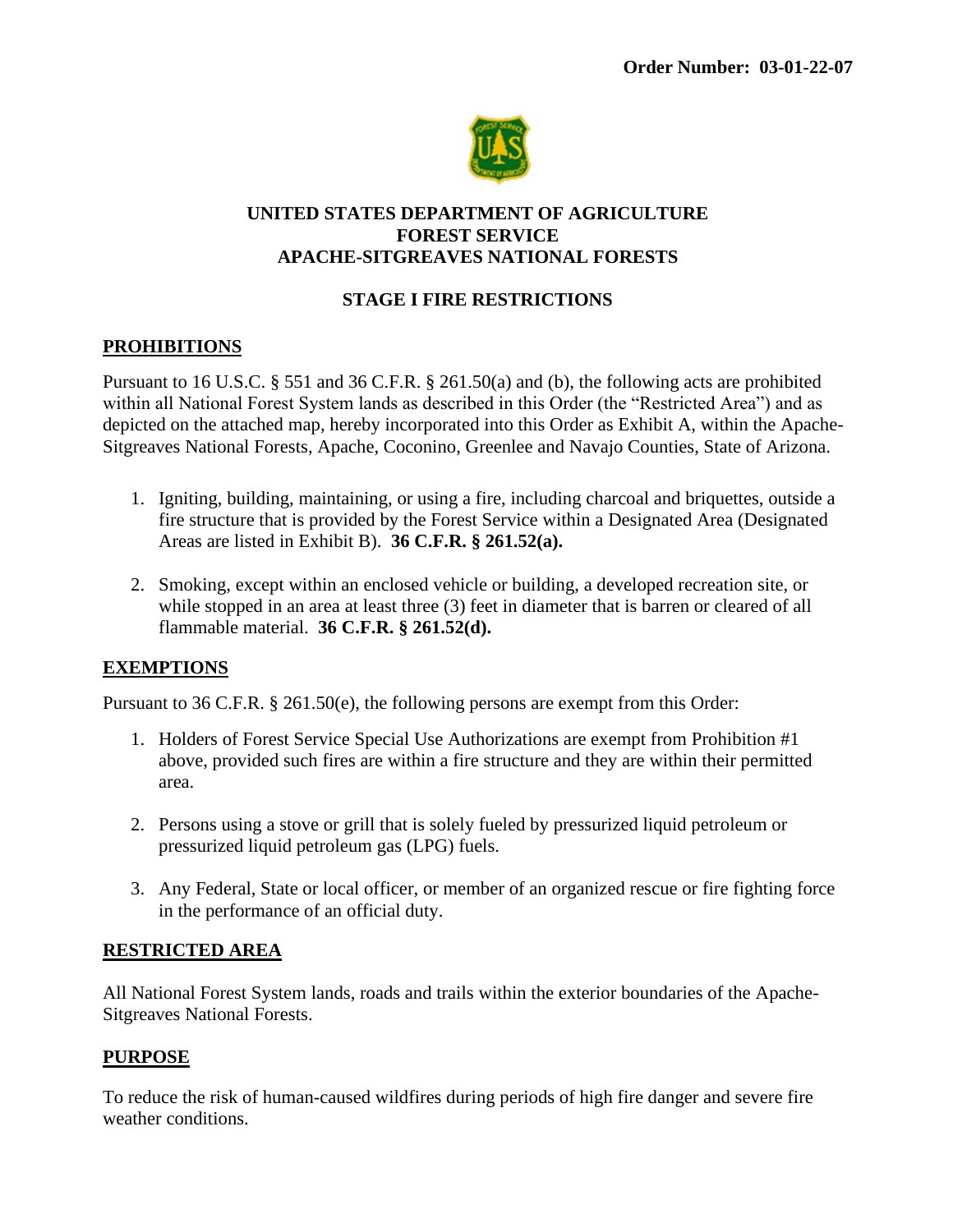#### **IMPLEMENTATION**

- 1. This Order will be in effect at 8:00 AM on Wednesday, May 5, 2022, and shall remain in effect until September 30, 2022, or until rescinded, whichever occurs first.
- 2. A Map identifying the Restricted Area is attached and made part of this Order as Exhibit A. For a digital version of the Order map, go to: https://www.fs.usda.gov/alerts/asnf/alertsnotices.
- 3. A list of "Designated Areas" for this Order is attached as Exhibit B.
- 4. Exhibit C, "Definitions," is attached and incorporated into this Order.
- 5. Any violation of the prohibitions in this Order is punishable by a fine of not more than \$5,000 for individuals and \$10,000.00 for organizations and/or imprisonment for not more than six (6) months (*see* 16 U.S.C. § 551, 18 U.S.C. § 3571(b)(6), 18 U.S.C. § 3581(b)(7)).
- 6. Further information regarding this Order may be obtained at the Apache-Sitgreaves National Forests Supervisors office located in Springerville, AZ, telephone number (928) 333-6280. This Order supersedes any previous orders prohibiting the same acts covered by this Order.

Done at Springerville, Arizona this 3rd day of May, 2022.

**PALMER** 2022.05.03 JUDITH Digitally signed by JUDITH PALMER Date: 2022.05.03 18:45:55 -07'00'

JUDITH PALMER Forest Supervisor Apache-Sitgreaves National Forests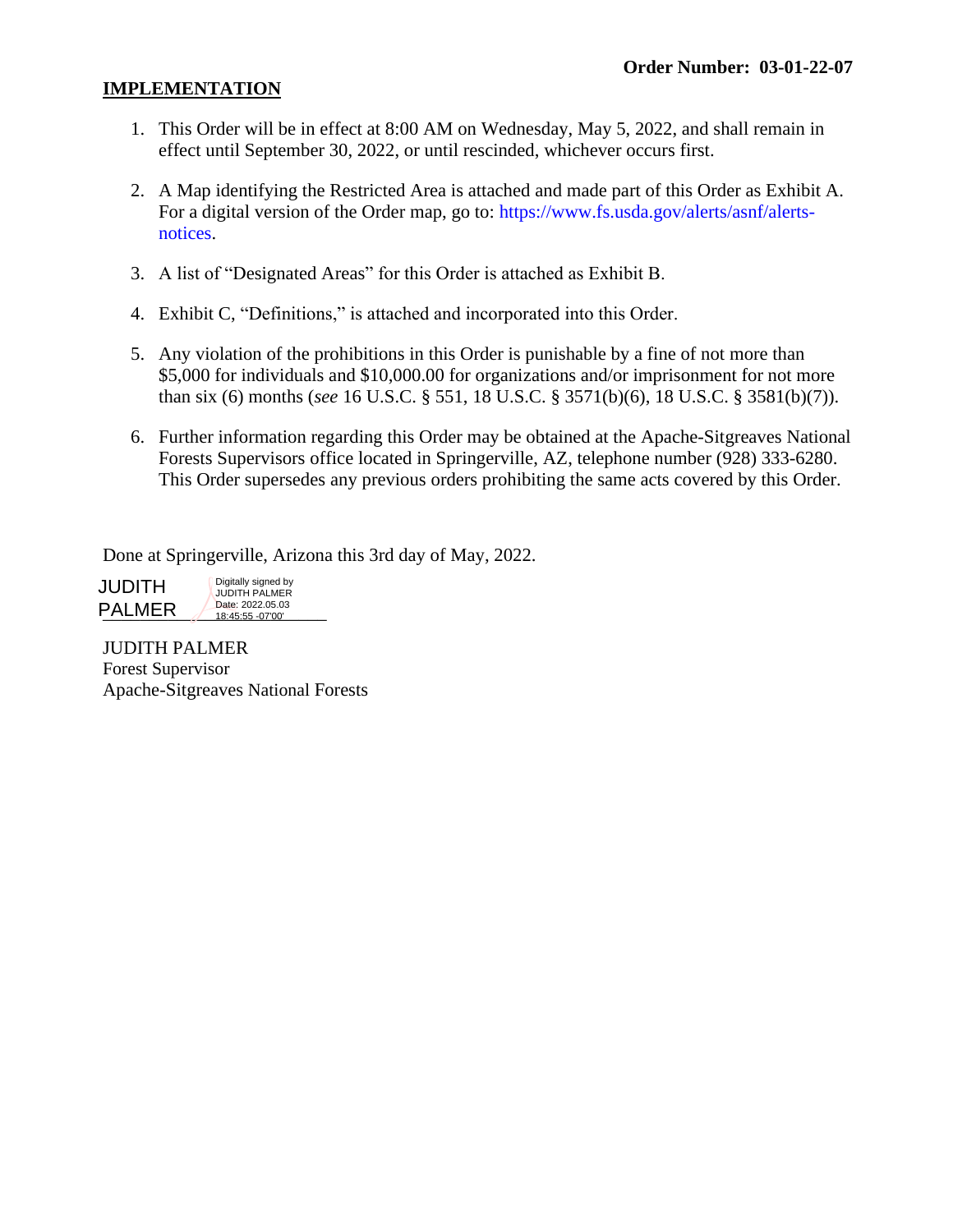## Apache-Sitgreaves National Forests Exhibit B

The following Designated Areas have appropriate or approved facilities under Stage I Restrictions:

#### Alpine Ranger District

- Buffalo Crossing Campground
- Horse Springs Campground
- Aspen Campground
- Diamond Rock Campground
- Alpine Divide Campground
- Luna Lake Campground
- Luna Lake Group Campground
- Hannagan Campground
- KP Cienega Campground
- Deer Creek Campground
- Raccoon Campground
- Hannagan Lodge

#### Black Mesa Ranger District

- Black Canyon Rim Campground
- Canyon Point Campground
- Sinkhole Campground
- Rim Campground
- Crook Campground
- Woods Canyon Group Campground
- Spillway Campground and Group Site
- Aspen Campground
- Camp Shadow Pines
- Woods Canyon Administrative Site
- Black Mesa RD Compound

## Clifton Ranger District

- Strayhorse Campground
- Honeymoon Campground
- Lower Juan Miller Campground
- Granville Campground
- Black Jack Campground
- Coal Creek Campground

## Lakeside Ranger District

- Los Burros Campground
- Lewis Canyon Campground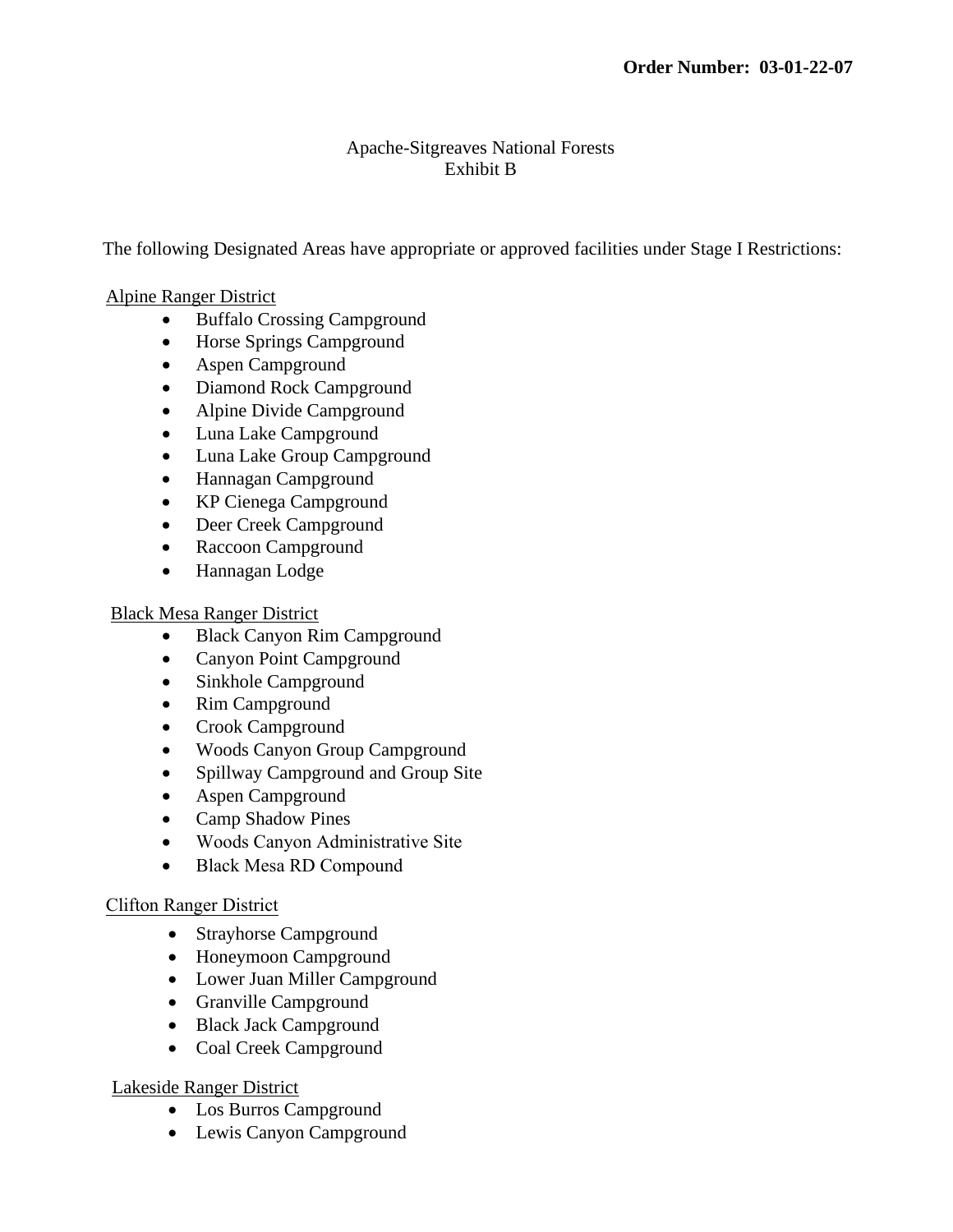#### Springerville Ranger District

Rainbow Campground

- Cutthroat Campground
- Brook Char Campground
- Grayling Campground
- Apache Trout Campground
- Winn Group Campground
- Winn Campground
- Rolfe C. Hoyer Campground
- Benny Creek Campground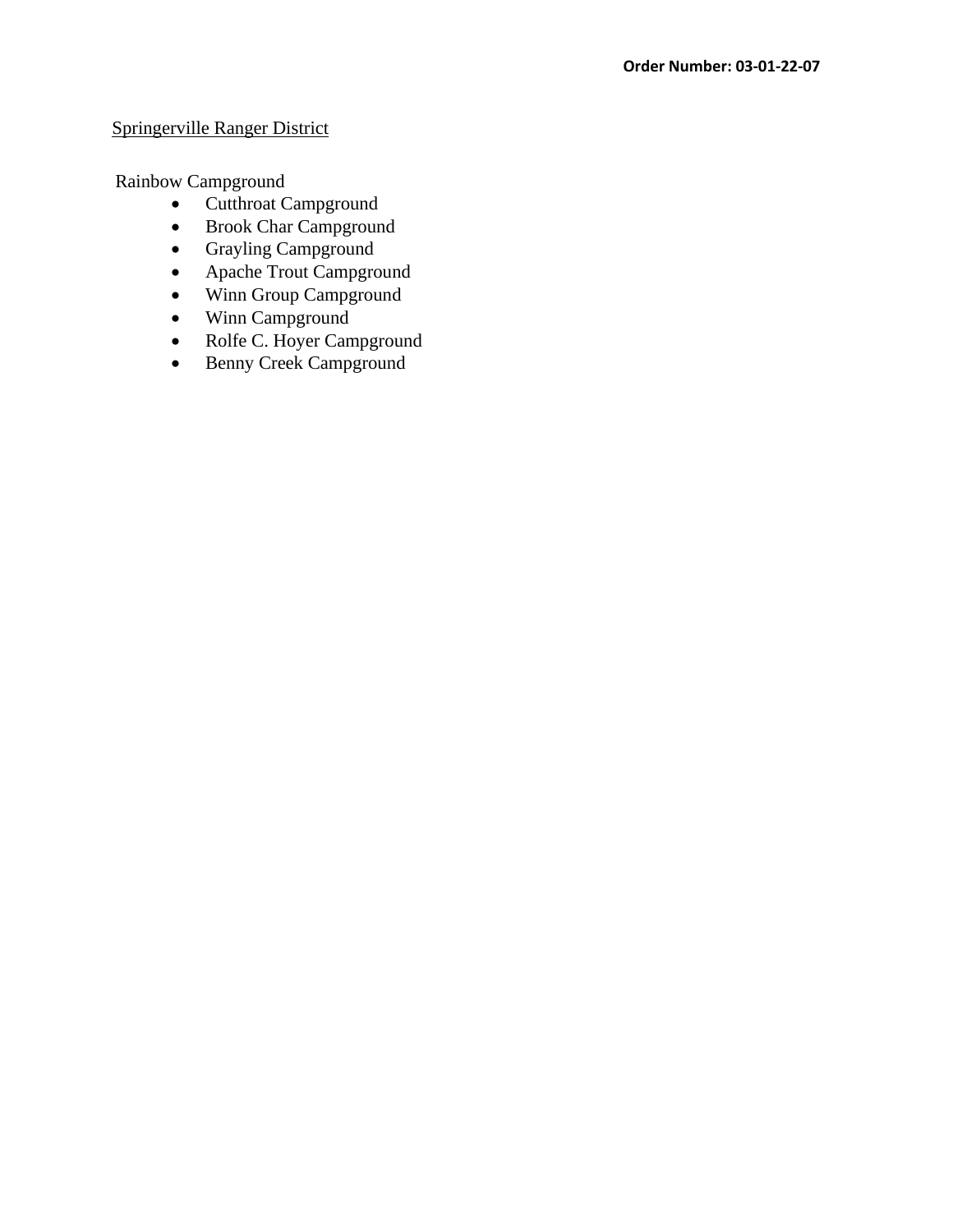#### **EXHIBIT C**

#### **STAGE I FIRE RESTRICTIONS**

#### **DEFINITIONS**

**DESIGNATED AREA:** Developed recreation sites such as campgrounds and picnic areas that are maintained and administered by the Forest Service, shown on the current Forest visitor maps, and are equipped with permanent fire structures.

**FIRE STRUCTURE:** A permanent metal or concrete structure, which is specifically designed for the purpose of containing a campfire or cooking fire that has been installed and maintained by the Forest Service or equivalent.

For further definitions or clarification of definitions, refer to 36 C.F.R. § 261.2.